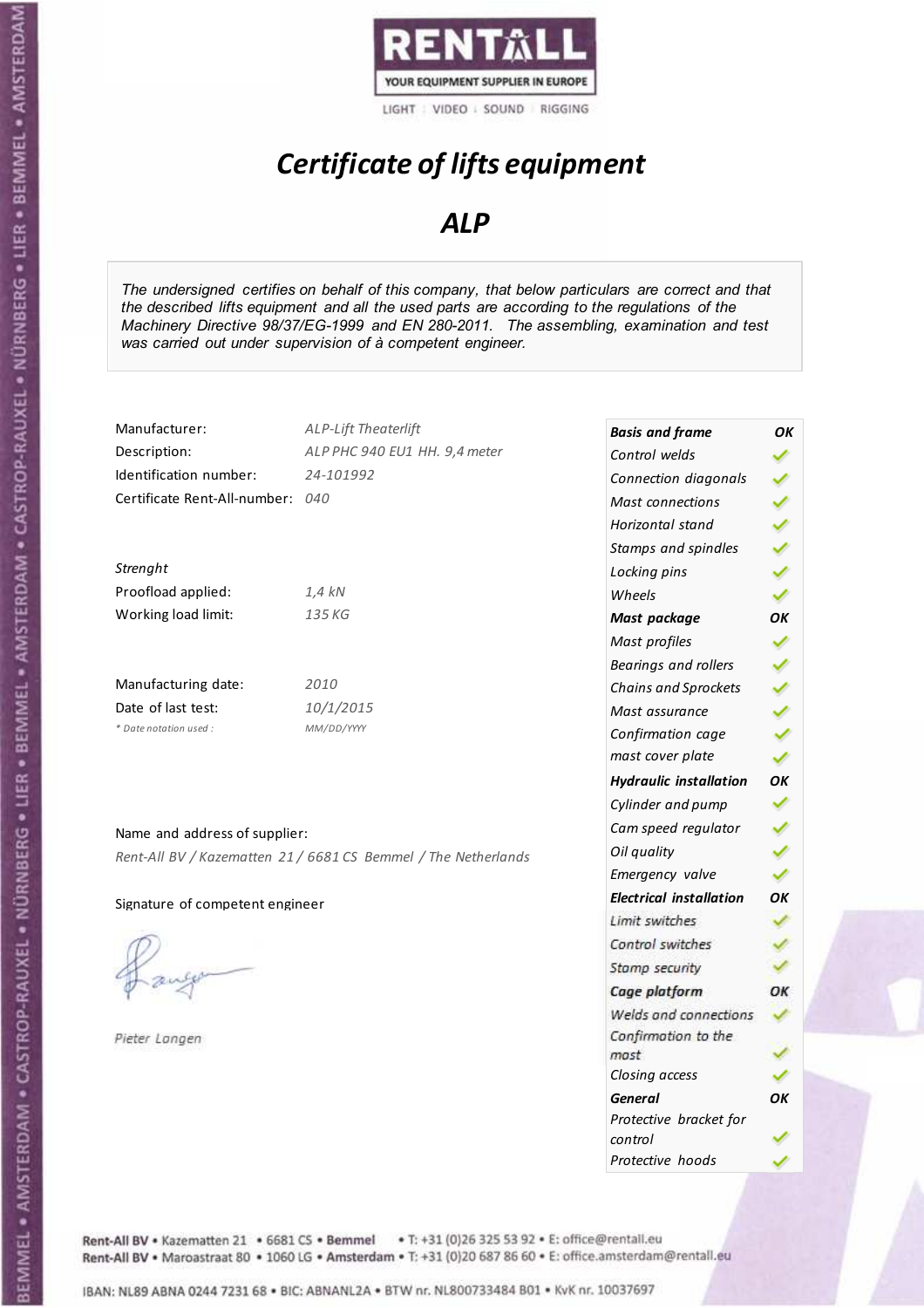

# *Certificate of lifts equipment*

### *ALP*

*The undersigned certifies on behalf of this company, that below particulars are correct and that the described lifts equipment and all the used parts are according to the regulations of the Machinery Directive 98/37/EG-1999 and EN 280-2011. The assembling, examination and test was carried out under supervision of à competent engineer.* 

| Manufacturer:                    | <b>ALP-Lift Theaterlift</b>                                    | <b>Basis and frame</b>         | ΟK |
|----------------------------------|----------------------------------------------------------------|--------------------------------|----|
| Description:                     | ALP PHC 940 EU1 HH. 9,4 meter                                  | Control welds                  |    |
| Identification number:           | 24-112046                                                      | Connection diagonals           | ✔  |
| Certificate Rent-All-number: 041 |                                                                | Mast connections               | ✔  |
|                                  |                                                                | Horizontal stand               | Â  |
|                                  |                                                                | Stamps and spindles            |    |
| Strenght                         |                                                                | Locking pins                   | メン |
| Proofload applied:               | $1,4$ kN                                                       | Wheels                         |    |
| Working load limit:              | 135 KG                                                         | Mast package                   | OK |
|                                  |                                                                | Mast profiles                  | ✔  |
|                                  |                                                                | Bearings and rollers           |    |
| Manufacturing date:              | 2011                                                           | Chains and Sprockets           |    |
| Date of last test:               | 7/29/2013                                                      | Mast assurance                 |    |
| * Date notation used :           | MM/DD/YYYY                                                     | Confirmation cage              |    |
|                                  |                                                                | mast cover plate               | ✔  |
|                                  |                                                                | <b>Hydraulic installation</b>  | OK |
|                                  |                                                                | Cylinder and pump              | ✓  |
| Name and address of supplier:    |                                                                | Cam speed regulator            |    |
|                                  | Rent-All BV / Kazematten 21 / 6681 CS Bemmel / The Netherlands | Oil quality                    | ✔  |
|                                  |                                                                | Emergency valve                |    |
| Signature of competent engineer  |                                                                | <b>Electrical installation</b> | OК |
|                                  |                                                                | Limit switches                 |    |
|                                  |                                                                | Control switches               |    |
|                                  |                                                                | Stamp security                 |    |
|                                  |                                                                | Cage platform                  | ОК |
|                                  |                                                                | Welds and connections          |    |
| Pieter Langen                    |                                                                | Confirmation to the            |    |
|                                  |                                                                | mast                           |    |
|                                  |                                                                | Closing access                 |    |
|                                  |                                                                | <b>General</b>                 | ОΚ |

*Protective bracket for* 

*Protective hoods* 

*control*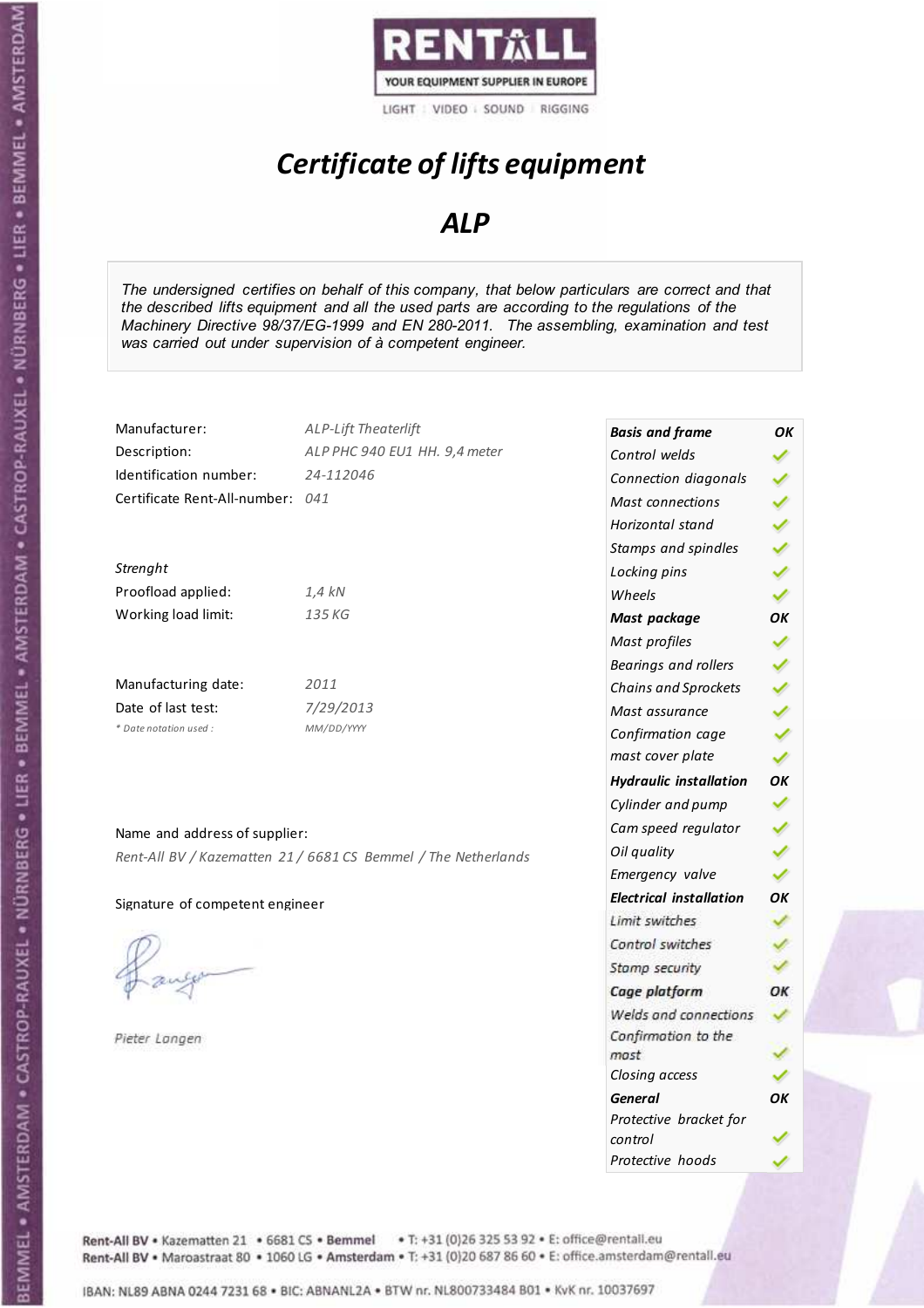

# *Certificate of lifts equipment*

### *ALP*

*The undersigned certifies on behalf of this company, that below particulars are correct and that the described lifts equipment and all the used parts are according to the regulations of the Machinery Directive 98/37/EG-1999 and EN 280-2011. The assembling, examination and test was carried out under supervision of à competent engineer.* 

| Manufacturer:                    | <b>ALP-Lift Theaterlift</b>                                    | <b>Basis and frame</b>         | OΚ |
|----------------------------------|----------------------------------------------------------------|--------------------------------|----|
| Description:                     | ALP PHC 940 EU1 HH. 9,4 meter                                  | Control welds                  |    |
| Identification number:           | 24-112047                                                      | Connection diagonals           |    |
| Certificate Rent-All-number: 042 |                                                                | <b>Mast connections</b>        |    |
|                                  |                                                                | Horizontal stand               |    |
|                                  |                                                                | Stamps and spindles            |    |
| Strenght                         |                                                                | Locking pins                   |    |
| Proofload applied:               | $1,4$ kN                                                       | Wheels                         | Â  |
| Working load limit:              | 135 KG                                                         | Mast package                   | OK |
|                                  |                                                                | Mast profiles                  | ✔  |
|                                  |                                                                | <b>Bearings and rollers</b>    |    |
| Manufacturing date:              | 2011                                                           | Chains and Sprockets           |    |
| Date of last test:               | 2/1/2019                                                       | Mast assurance                 |    |
| * Date notation used :           | MM/DD/YYYY                                                     | Confirmation cage              |    |
|                                  |                                                                | mast cover plate               | v  |
|                                  |                                                                | <b>Hydraulic installation</b>  | OK |
|                                  |                                                                | Cylinder and pump              | ✓  |
| Name and address of supplier:    |                                                                | Cam speed regulator            |    |
|                                  | Rent-All BV / Kazematten 21 / 6681 CS Bemmel / The Netherlands | Oil quality                    |    |
|                                  |                                                                | Emergency valve                |    |
| Signature of competent engineer  |                                                                | <b>Electrical installation</b> | OK |
|                                  |                                                                | Limit switches                 |    |
|                                  |                                                                | Control switches               |    |
|                                  |                                                                | Stamp security                 |    |
|                                  |                                                                | Cage platform                  | OK |
|                                  |                                                                | Welds and connections          |    |
| Pieter Langen                    |                                                                | Confirmation to the            |    |
|                                  |                                                                | mast                           |    |
|                                  |                                                                | Closing access                 |    |

*General OK Protective bracket for* 

*control* 

*Protective hoods*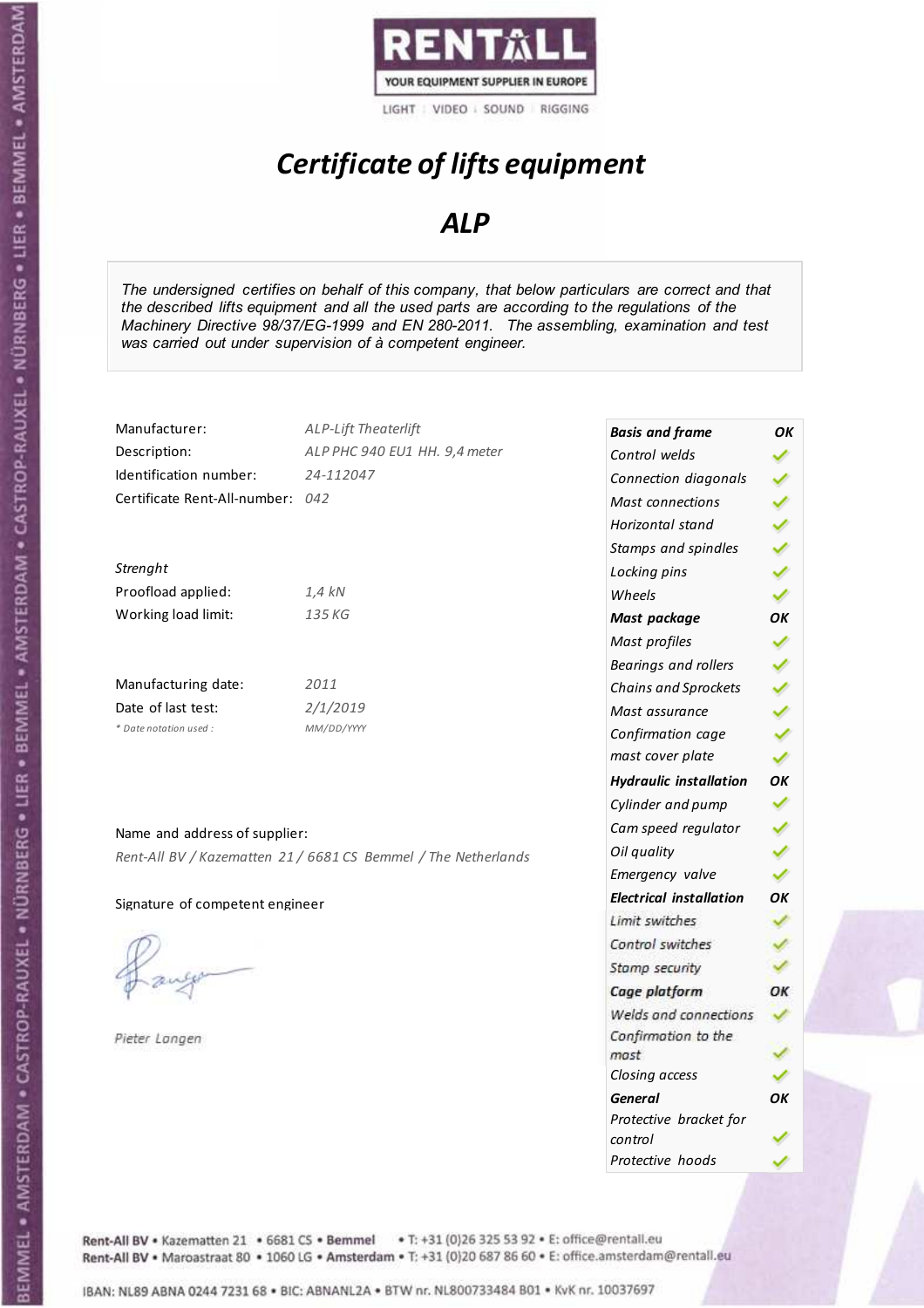

# *Certificate of lifts equipment*

### *ALP*

*The undersigned certifies on behalf of this company, that below particulars are correct and that the described lifts equipment and all the used parts are according to the regulations of the Machinery Directive 98/37/EG-1999 and EN 280-2011. The assembling, examination and test was carried out under supervision of à competent engineer.* 

| Manufacturer:                    | ALP-Lift Theaterlift                                           | <b>Basis and frame</b>         | ОΚ |
|----------------------------------|----------------------------------------------------------------|--------------------------------|----|
| Description:                     | ALP PHC 940 EU1 HH. 9,4 meter                                  | Control welds                  |    |
| Identification number:           | 24-112065                                                      | Connection diagonals           | ✔  |
| Certificate Rent-All-number: 043 |                                                                | Mast connections               |    |
|                                  |                                                                | Horizontal stand               |    |
|                                  |                                                                | Stamps and spindles            | シン |
| Strenght                         |                                                                | Locking pins                   |    |
| Proofload applied:               | $1,4$ kN                                                       | Wheels                         |    |
| Working load limit:              | 135 KG                                                         | Mast package                   | OK |
|                                  |                                                                | Mast profiles                  | ✔  |
|                                  |                                                                | Bearings and rollers           |    |
| Manufacturing date:              | 2012                                                           | Chains and Sprockets           |    |
| Date of last test:               | 4/8/2019                                                       | Mast assurance                 |    |
| * Date notation used :           | MM/DD/YYYY                                                     | Confirmation cage              |    |
|                                  |                                                                | mast cover plate               | ✔  |
|                                  |                                                                | <b>Hydraulic installation</b>  | OK |
|                                  |                                                                | Cylinder and pump              | ✓  |
| Name and address of supplier:    |                                                                | Cam speed regulator            |    |
|                                  | Rent-All BV / Kazematten 21 / 6681 CS Bemmel / The Netherlands | Oil quality                    |    |
|                                  |                                                                | Emergency valve                |    |
| Signature of competent engineer  |                                                                | <b>Electrical installation</b> | OK |
|                                  |                                                                | Limit switches                 |    |
|                                  |                                                                | Control switches               |    |
|                                  |                                                                | Stamp security                 |    |
|                                  |                                                                | Cage platform                  | OK |
|                                  |                                                                | Welds and connections          |    |
| Pieter Langen                    |                                                                | Confirmation to the            |    |
|                                  |                                                                | mast                           |    |
|                                  |                                                                | Closing access                 |    |
|                                  |                                                                | <b>General</b>                 | OΚ |

*Protective bracket for* 

*Protective hoods* 

*control*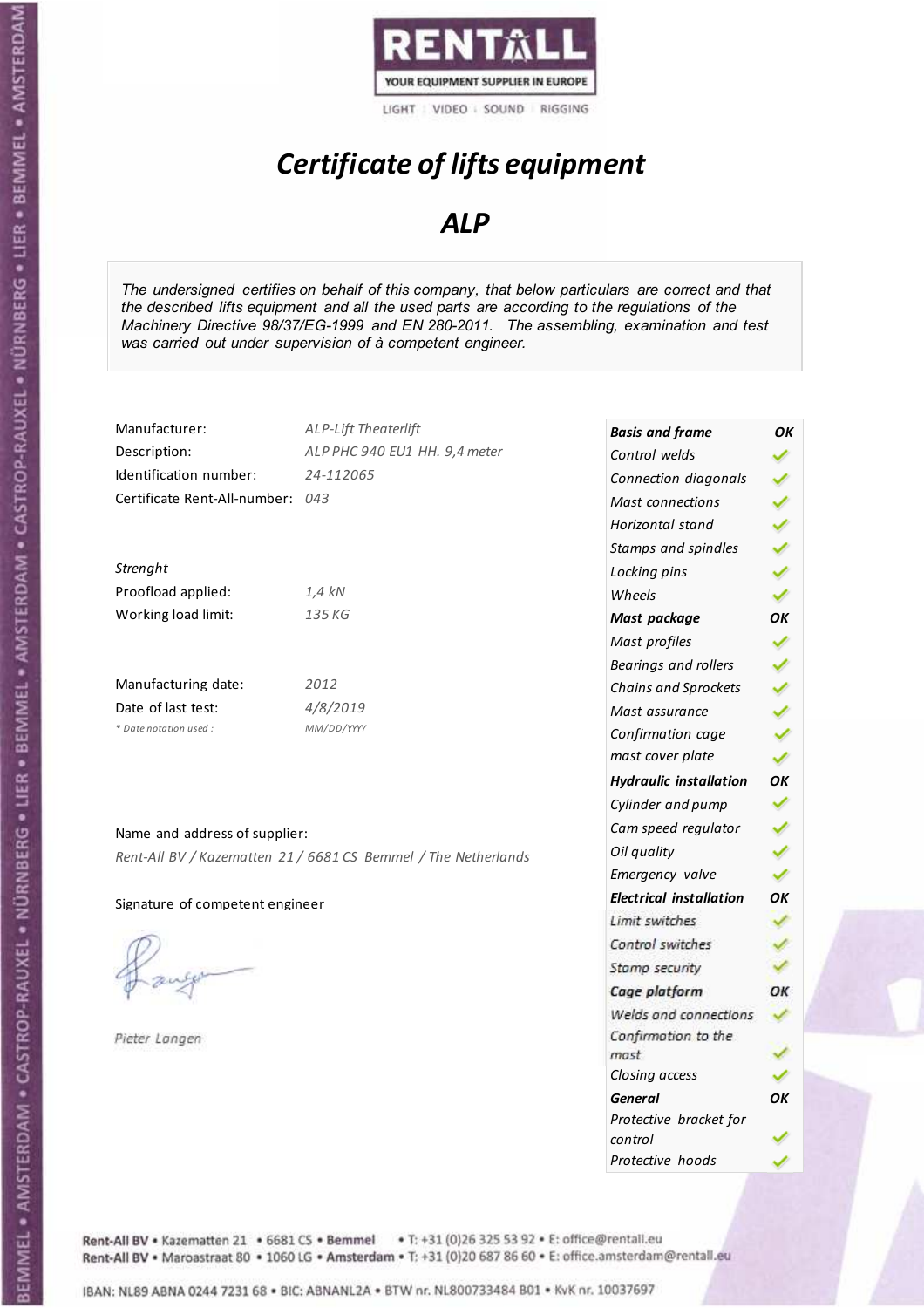

# *Certificate of lifts equipment*

### *ALP*

*The undersigned certifies on behalf of this company, that below particulars are correct and that the described lifts equipment and all the used parts are according to the regulations of the Machinery Directive 98/37/EG-1999 and EN 280-2011. The assembling, examination and test was carried out under supervision of à competent engineer.* 

| Manufacturer:                    | <b>ALP-Lift Theaterlift</b>                                    | <b>Basis and frame</b>         | OK |
|----------------------------------|----------------------------------------------------------------|--------------------------------|----|
| Description:                     | ALP PHC 940 EU1 HH. 9,4 meter                                  | Control welds                  |    |
| Identification number:           | 24-101991                                                      | Connection diagonals           |    |
| Certificate Rent-All-number: 044 |                                                                | <b>Mast connections</b>        |    |
|                                  |                                                                | Horizontal stand               |    |
|                                  |                                                                | Stamps and spindles            |    |
| Strenght                         |                                                                | Locking pins                   |    |
| Proofload applied:               | $1,4$ kN                                                       | Wheels                         |    |
| Working load limit:              | 135 KG                                                         | Mast package                   | OK |
|                                  |                                                                | Mast profiles                  |    |
|                                  |                                                                | <b>Bearings and rollers</b>    |    |
| Manufacturing date:              | 2010                                                           | Chains and Sprockets           |    |
| Date of last test:               | 11/21/2019                                                     | Mast assurance                 |    |
| * Date notation used:            | MM/DD/YYYY                                                     | Confirmation cage              |    |
|                                  |                                                                | mast cover plate               |    |
|                                  |                                                                | <b>Hydraulic installation</b>  | OK |
|                                  |                                                                | Cylinder and pump              |    |
| Name and address of supplier:    |                                                                | Cam speed regulator            |    |
|                                  | Rent-All BV / Kazematten 21 / 6681 CS Bemmel / The Netherlands | Oil quality                    |    |
|                                  |                                                                | Emergency valve                |    |
| Signature of competent engineer  |                                                                | <b>Electrical installation</b> | OK |
|                                  |                                                                | Limit switches                 |    |
|                                  |                                                                | Control switches               |    |
|                                  |                                                                | Stamp security                 |    |
|                                  |                                                                | Cage platform                  | OK |
|                                  |                                                                | Welds and connections          |    |
| Pieter Langen                    |                                                                | Confirmation to the<br>mast    |    |

*Closing access* 

*Protective hoods* 

*control* 

*General OK Protective bracket for* 

✓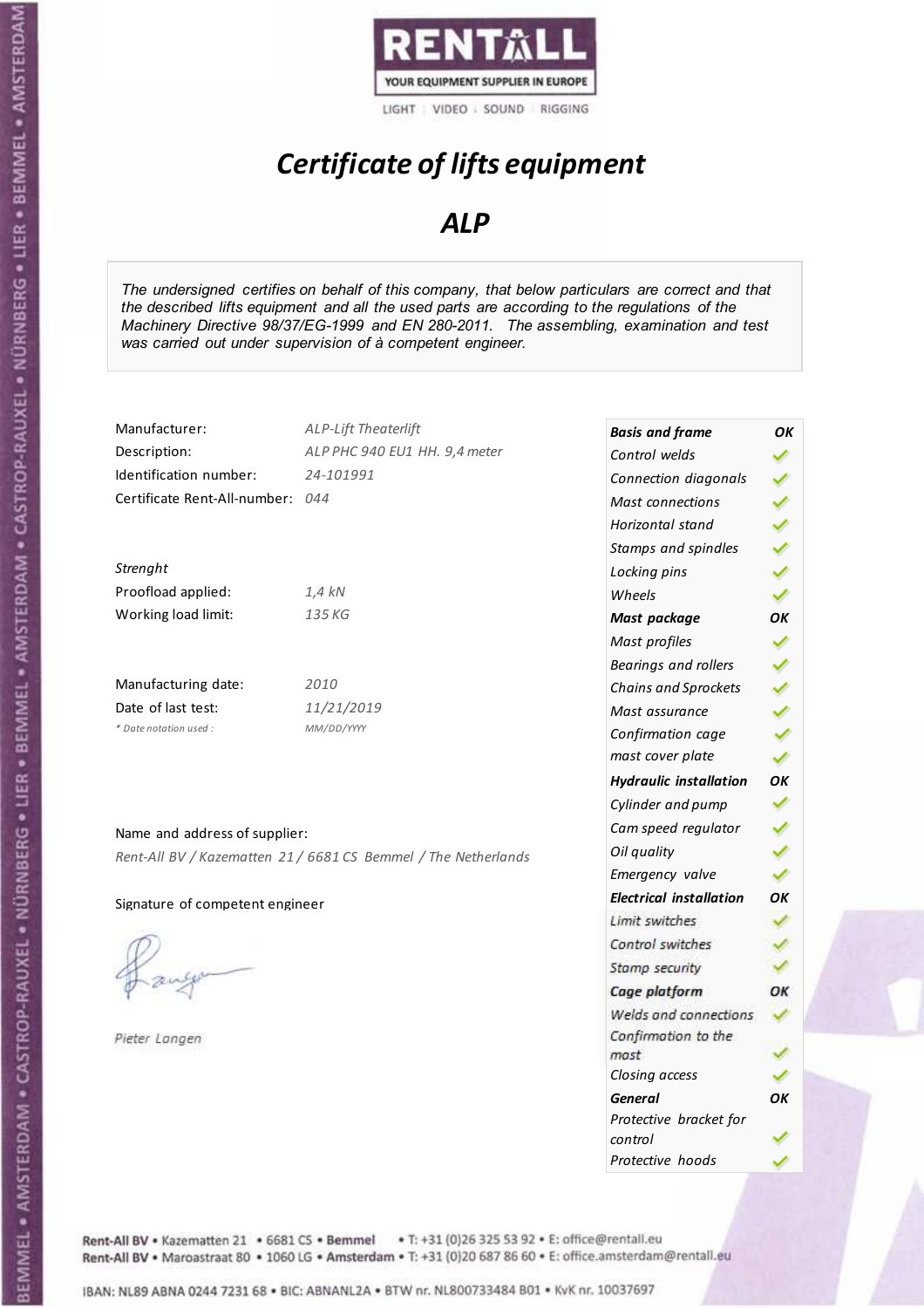

# *Certificate of lifts equipment*

### *ALP*

*The undersigned certifies on behalf of this company, that below particulars are correct and that the described lifts equipment and all the used parts are according to the regulations of the Machinery Directive 98/37/EG-1999 and EN 280-2011. The assembling, examination and test was carried out under supervision of à competent engineer.* 

| Manufacturer:                    | ALP-Lift Theaterlift                                           | <b>Basis and frame</b>         | OK |
|----------------------------------|----------------------------------------------------------------|--------------------------------|----|
| Description:                     | ALP PEC 940 EU1 HH. 9,4 meter                                  | Control welds                  |    |
| Identification number:           | 24-96779                                                       | Connection diagonals           | ✔  |
| Certificate Rent-All-number: 045 |                                                                | Mast connections               | ✔  |
|                                  |                                                                | Horizontal stand               |    |
|                                  |                                                                | Stamps and spindles            |    |
| Strenght                         |                                                                | Locking pins                   | ¥  |
| Proofload applied:               | 1,4 kN                                                         | Wheels                         | ✔  |
| Working load limit:              | 135 KG                                                         | Mast package                   | OK |
|                                  |                                                                | Mast profiles                  | ✔  |
|                                  |                                                                | Bearings and rollers           |    |
| Manufacturing date:              | 1996                                                           | Chains and Sprockets           |    |
| Date of last test:               | 5/17/2016                                                      | Mast assurance                 |    |
| * Date notation used :           | MM/DD/YYYY                                                     | Confirmation cage              |    |
|                                  |                                                                | mast cover plate               | ✔  |
|                                  |                                                                | <b>Hydraulic installation</b>  | OK |
|                                  |                                                                | Cylinder and pump              | ✓  |
| Name and address of supplier:    |                                                                | Cam speed regulator            | ✔  |
|                                  | Rent-All BV / Kazematten 21 / 6681 CS Bemmel / The Netherlands | Oil quality                    |    |
|                                  |                                                                | Emergency valve                | ✓  |
| Signature of competent engineer  |                                                                | <b>Electrical installation</b> | OK |
|                                  |                                                                | Limit switches                 | ✓  |
|                                  |                                                                | Control switches               |    |
|                                  |                                                                | Stamp security                 |    |
|                                  |                                                                | Cage platform                  | ОК |
|                                  |                                                                | Welds and connections          |    |
| Pieter Langen                    |                                                                | Confirmation to the<br>mast    |    |
|                                  |                                                                | Closing access                 |    |
|                                  |                                                                | <b>General</b>                 | OK |
|                                  |                                                                | Protective bracket for         |    |

*control* 

*Protective hoods* 

Rent-All BV . Kazematten 21 . 6681 CS . Bemmel . T: +31 (0)26 325 53 92 . E: office@rentall.eu Rent-All BV · Maroastraat 80 · 1060 LG · Amsterdam · T: +31 (0)20 687 86 60 · E: office.amsterdam@rentall.eu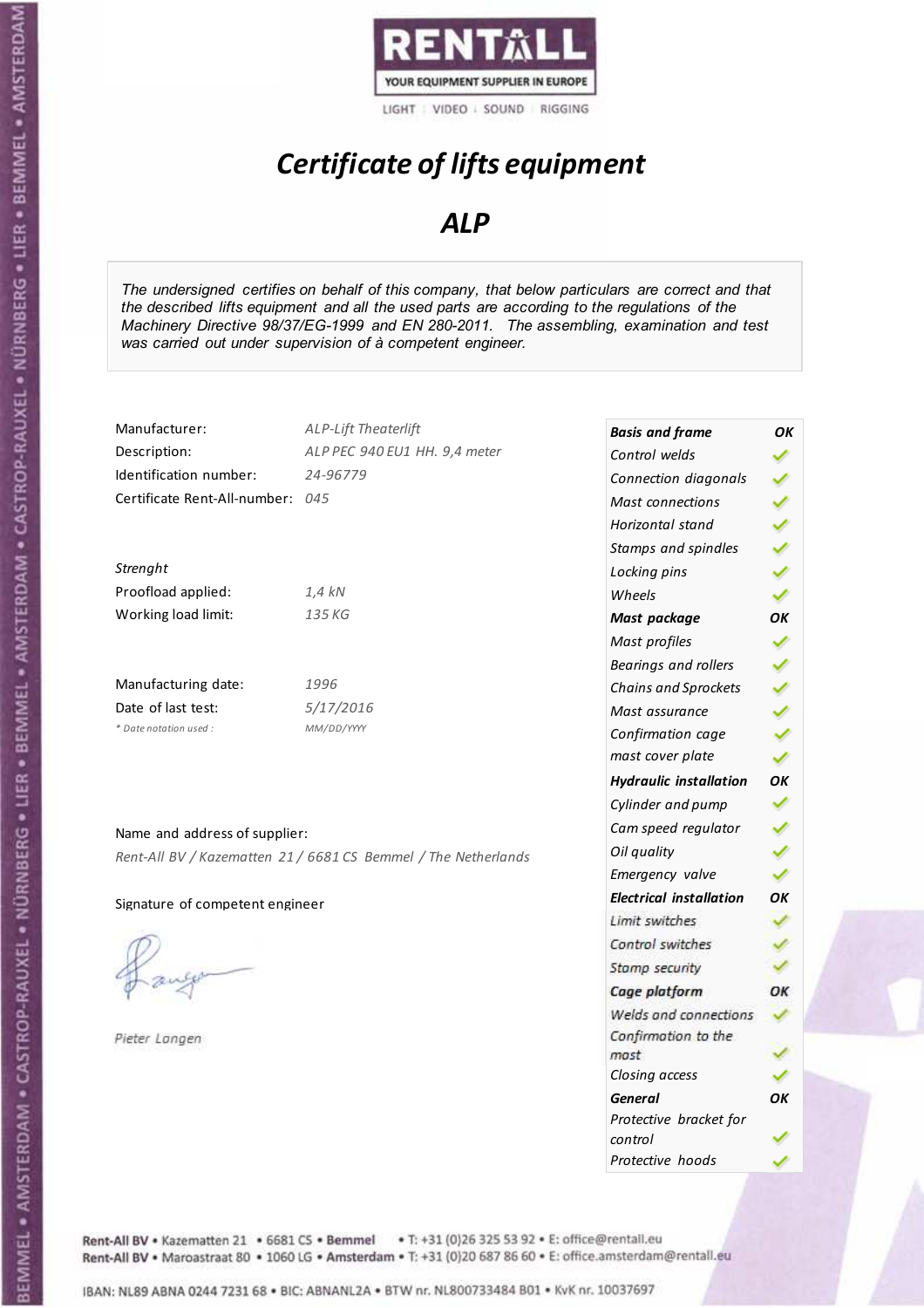

# *Certificate of lifts equipment*

### *ALP*

*The undersigned certifies on behalf of this company, that below particulars are correct and that the described lifts equipment and all the used parts are according to the regulations of the Machinery Directive 98/37/EG-1999 and EN 280-2011. The assembling, examination and test was carried out under supervision of à competent engineer.* 

| Manufacturer:                    | <b>ALP-Lift Theaterlift</b>                                    | <b>Basis and frame</b>         | OK |
|----------------------------------|----------------------------------------------------------------|--------------------------------|----|
| Description:                     | ALP PHC 940 EU1 HH. 9,4 meter                                  | Control welds                  |    |
| Identification number:           | 24-991200                                                      | Connection diagonals           | ✔  |
| Certificate Rent-All-number: 046 |                                                                | <b>Mast connections</b>        |    |
|                                  |                                                                | Horizontal stand               |    |
|                                  |                                                                | Stamps and spindles            |    |
| Strenght                         |                                                                | Locking pins                   |    |
| Proofload applied:               | 1,4 kN                                                         | Wheels                         | ✓  |
| Working load limit:              | 135 KG                                                         | Mast package                   | ОK |
|                                  |                                                                | Mast profiles                  | ✔  |
|                                  |                                                                | Bearings and rollers           |    |
| Manufacturing date:              | 1999                                                           | Chains and Sprockets           |    |
| Date of last test:               | 7/17/2019                                                      | Mast assurance                 |    |
| * Date notation used :           | MM/DD/YYYY                                                     | Confirmation cage              |    |
|                                  |                                                                | mast cover plate               | Â  |
|                                  |                                                                | <b>Hydraulic installation</b>  | ОK |
|                                  |                                                                | Cylinder and pump              | ✔  |
| Name and address of supplier:    |                                                                | Cam speed regulator            |    |
|                                  | Rent-All BV / Kazematten 21 / 6681 CS Bemmel / The Netherlands | Oil quality                    |    |
|                                  |                                                                | Emergency valve                |    |
| Signature of competent engineer  |                                                                | <b>Electrical installation</b> | OK |
|                                  |                                                                | Limit switches                 |    |
|                                  |                                                                | Control switches               |    |
|                                  |                                                                | Stamp security                 |    |
|                                  |                                                                | Cage platform                  | OK |
|                                  |                                                                | Welds and connections          |    |
| Pieter Langen                    |                                                                | Confirmation to the            |    |
|                                  |                                                                | mast                           |    |
|                                  |                                                                | Closing access                 |    |

*General OK Protective bracket for* 

*control* 

*Protective hoods*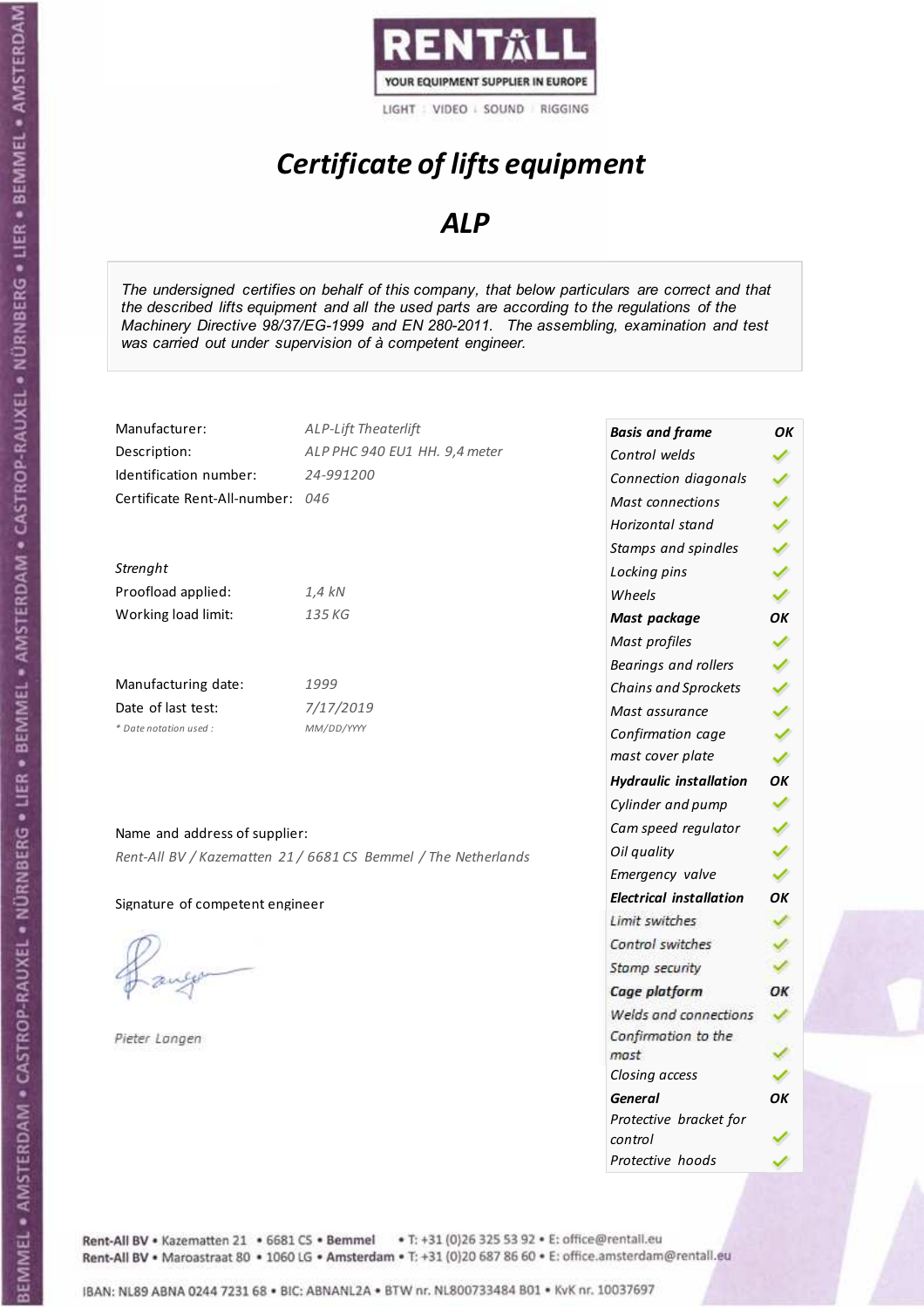

# *Certificate of lifts equipment*

### *ALP*

*The undersigned certifies on behalf of this company, that below particulars are correct and that the described lifts equipment and all the used parts are according to the regulations of the Machinery Directive 98/37/EG-1999 and EN 280-2011. The assembling, examination and test was carried out under supervision of à competent engineer.* 

| Manufacturer:                    | <b>ALP-Lift Theaterlift</b>                                    | <b>Basis and frame</b>         | OK |
|----------------------------------|----------------------------------------------------------------|--------------------------------|----|
| Description:                     | ALP PHC 940 EU1 HH. 9,4 meter                                  | Control welds                  |    |
| Identification number:           | 24-112046                                                      | Connection diagonals           |    |
| Certificate Rent-All-number: 048 |                                                                | <b>Mast connections</b>        |    |
|                                  |                                                                | Horizontal stand               |    |
|                                  |                                                                | Stamps and spindles            |    |
| Strenght                         |                                                                | Locking pins                   |    |
| Proofload applied:               | $1,4$ kN                                                       | Wheels                         |    |
| Working load limit:              | 135 KG                                                         | Mast package                   | OK |
|                                  |                                                                | Mast profiles                  |    |
|                                  |                                                                | Bearings and rollers           |    |
| Manufacturing date:              | 2011                                                           | Chains and Sprockets           |    |
| Date of last test:               | 3/19/2020                                                      | Mast assurance                 |    |
| * Date notation used :           | MM/DD/YYYY                                                     | Confirmation cage              |    |
|                                  |                                                                | mast cover plate               | ✔  |
|                                  |                                                                | <b>Hydraulic installation</b>  | OK |
|                                  |                                                                | Cylinder and pump              |    |
| Name and address of supplier:    |                                                                | Cam speed regulator            |    |
|                                  | Rent-All BV / Kazematten 21 / 6681 CS Bemmel / The Netherlands | Oil quality                    |    |
|                                  |                                                                | Emergency valve                |    |
| Signature of competent engineer  |                                                                | <b>Electrical installation</b> | OK |
|                                  |                                                                | Limit switches                 |    |
|                                  |                                                                | Control switches               |    |
|                                  |                                                                | Stamp security                 |    |
|                                  |                                                                | Cage platform                  | OK |
|                                  |                                                                | Welds and connections          |    |
| Pieter Langen                    |                                                                | Confirmation to the<br>mast    |    |

*Pieter Langen* 

*Closing access* 

*control* 

*General OK Protective bracket for*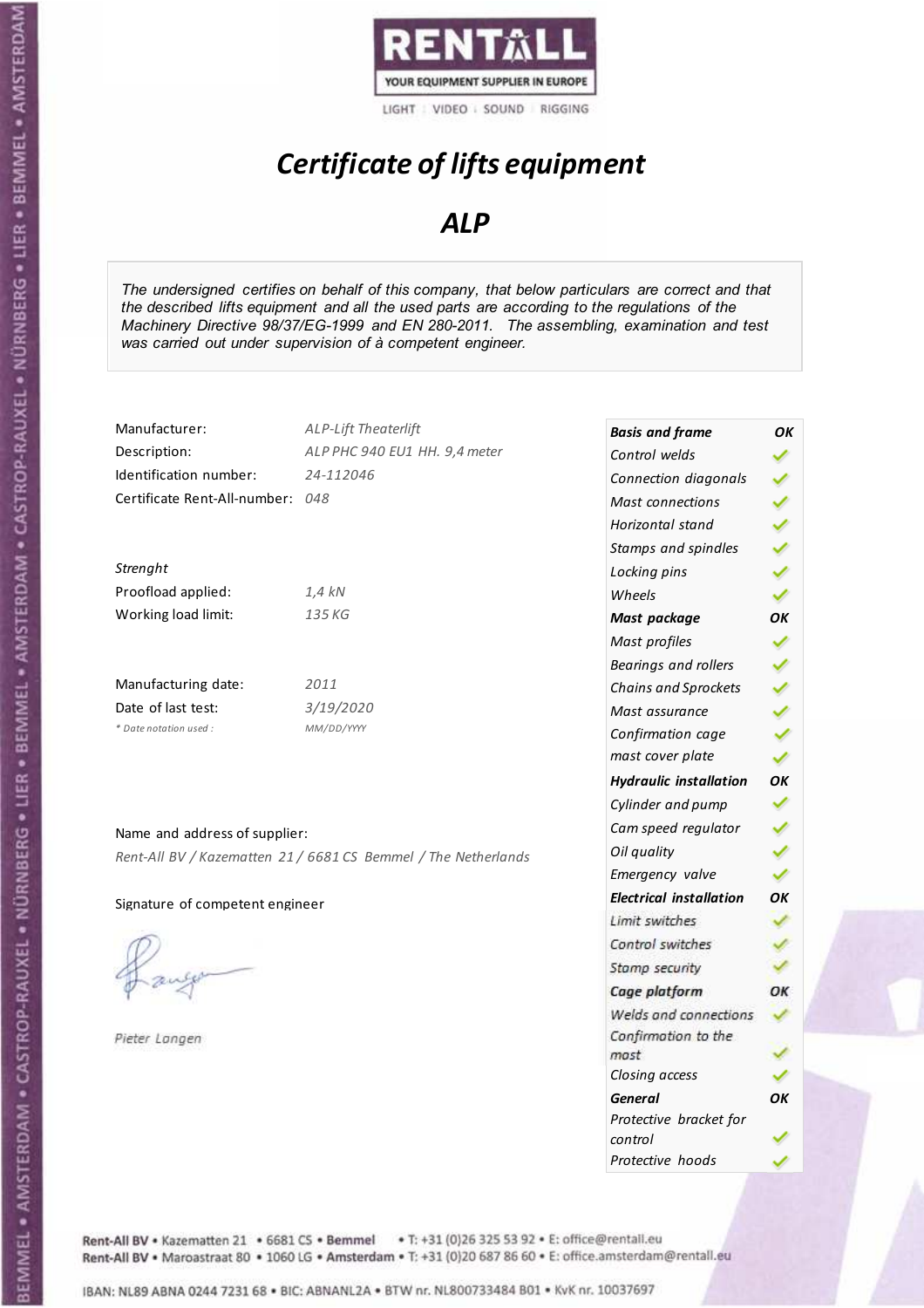

# *Certificate of lifts equipment*

### *ALP*

*The undersigned certifies on behalf of this company, that below particulars are correct and that the described lifts equipment and all the used parts are according to the regulations of the Machinery Directive 98/37/EG-1999 and EN 280-2011. The assembling, examination and test was carried out under supervision of à competent engineer.* 

| Manufacturer:                   | <b>ALP-Lift Theaterlift</b>                                    | <b>Basis and frame</b>         | OK |
|---------------------------------|----------------------------------------------------------------|--------------------------------|----|
| Description:                    | ALP PEC 940 EU1 HH. 9,4 meter                                  | Control welds                  |    |
| Identification number:          | 24-061727                                                      | Connection diagonals           |    |
| Certificate Rent-All-number:    | 049                                                            | <b>Mast connections</b>        |    |
|                                 |                                                                | Horizontal stand               |    |
|                                 |                                                                | Stamps and spindles            |    |
| Strenght                        |                                                                | Locking pins                   |    |
| Proofload applied:              | $1,4$ kN                                                       | Wheels                         |    |
| Working load limit:             | 135 KG                                                         | Mast package                   | OK |
|                                 |                                                                | Mast profiles                  |    |
|                                 |                                                                | <b>Bearings and rollers</b>    |    |
| Manufacturing date:             | 2006                                                           | Chains and Sprockets           |    |
| Date of last test:              | 7/12/2019                                                      | Mast assurance                 |    |
| * Date notation used :          | MM/DD/YYYY                                                     | Confirmation cage              |    |
|                                 |                                                                | mast cover plate               |    |
|                                 |                                                                | <b>Hydraulic installation</b>  | ОК |
|                                 |                                                                | Cylinder and pump              |    |
| Name and address of supplier:   |                                                                | Cam speed regulator            |    |
|                                 | Rent-All BV / Kazematten 21 / 6681 CS Bemmel / The Netherlands | Oil quality                    |    |
|                                 |                                                                | Emergency valve                |    |
| Signature of competent engineer |                                                                | <b>Electrical installation</b> | ОК |
|                                 |                                                                | Limit switches                 |    |
|                                 |                                                                | Control switches               |    |
|                                 |                                                                | Stamp security                 |    |
|                                 |                                                                | Cage platform                  | OK |
|                                 |                                                                | Welds and connections          |    |
| Pieter Langen                   |                                                                | Confirmation to the            |    |
|                                 |                                                                | mast                           |    |
|                                 |                                                                | Closing access                 |    |

*General OK Protective bracket for* 

*control* 

*Protective hoods*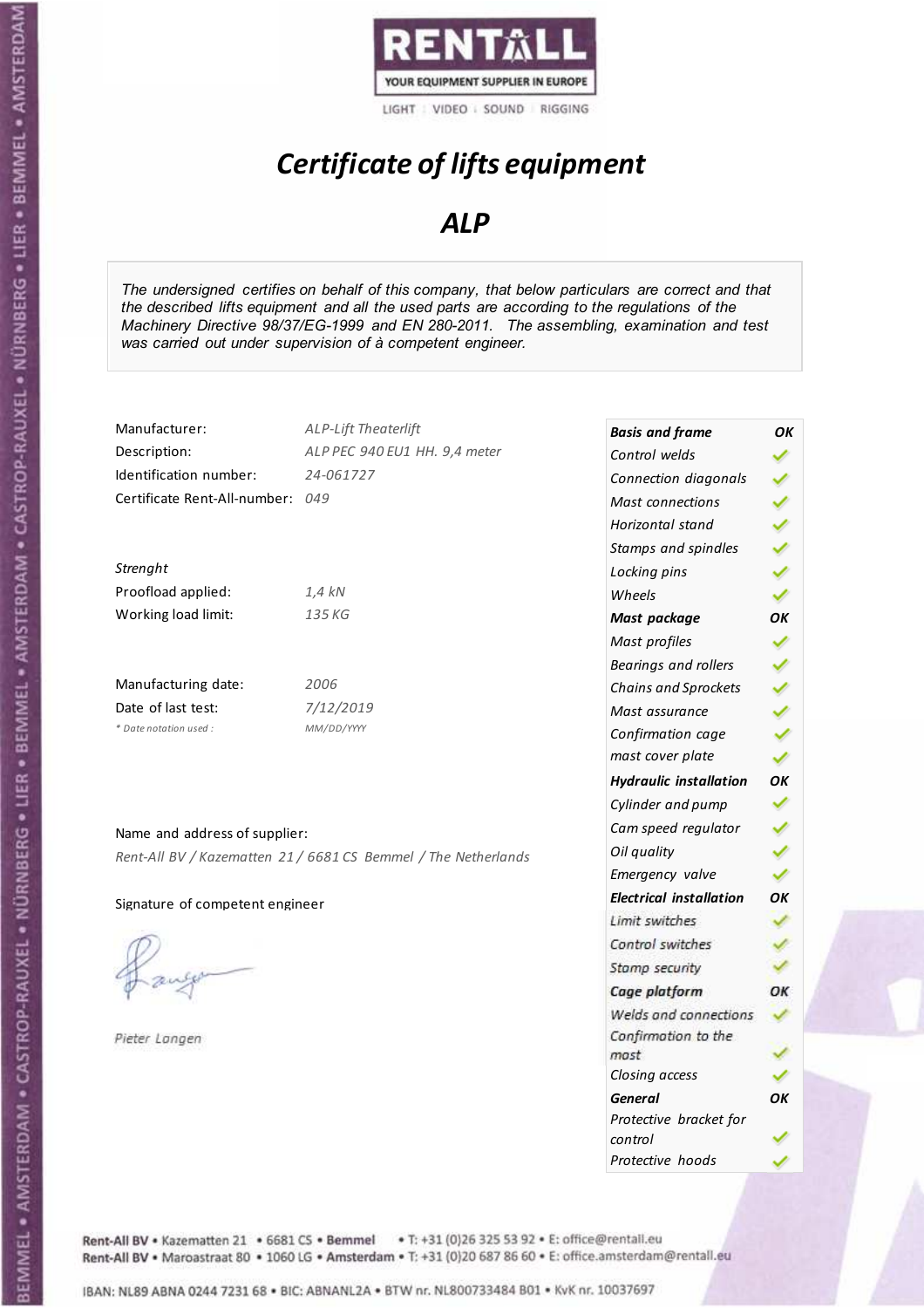

# *Certificate of lifts equipment*

### *ALP*

*The undersigned certifies on behalf of this company, that below particulars are correct and that the described lifts equipment and all the used parts are according to the regulations of the Machinery Directive 98/37/EG-1999 and EN 280-2011. The assembling, examination and test was carried out under supervision of à competent engineer.* 

| Manufacturer:                    | ALP-Lift Theaterlift                                           | <b>Basis and frame</b>         | ΟK |
|----------------------------------|----------------------------------------------------------------|--------------------------------|----|
| Description:                     | ALP PHC 940 EU1 HH. 9,4 meter                                  | Control welds                  |    |
| Identification number:           | 10042                                                          | Connection diagonals           |    |
| Certificate Rent-All-number: 050 |                                                                | <b>Mast connections</b>        | ✔  |
|                                  |                                                                | Horizontal stand               |    |
|                                  |                                                                | Stamps and spindles            |    |
| Strenght                         |                                                                | Locking pins                   |    |
| Proofload applied:               | $1,4$ kN                                                       | Wheels                         | ✓  |
| Working load limit:              | 140 KG                                                         | Mast package                   | OK |
|                                  |                                                                | Mast profiles                  | ✔  |
|                                  |                                                                | Bearings and rollers           |    |
| Manufacturing date:              | 2018                                                           | Chains and Sprockets           |    |
| Date of last test:               | 6/1/2019                                                       | Mast assurance                 | ✔  |
| * Date notation used:            | MM/DD/YYYY                                                     | Confirmation cage              |    |
|                                  |                                                                | mast cover plate               | ✔  |
|                                  |                                                                | <b>Hydraulic installation</b>  | OK |
|                                  |                                                                | Cylinder and pump              |    |
| Name and address of supplier:    |                                                                | Cam speed regulator            |    |
|                                  | Rent-All BV / Kazematten 21 / 6681 CS Bemmel / The Netherlands | Oil quality                    |    |
|                                  |                                                                | Emergency valve                | ✓  |
| Signature of competent engineer  |                                                                | <b>Electrical installation</b> | ОК |
|                                  |                                                                | Limit switches                 |    |
|                                  |                                                                | Control switches               |    |
|                                  |                                                                | Stamp security                 |    |
|                                  |                                                                | Cage platform                  | OK |
|                                  |                                                                | Welds and connections          |    |
| Pieter Langen                    |                                                                | Confirmation to the            |    |
|                                  |                                                                | mast                           |    |
|                                  |                                                                | Closing access                 |    |
|                                  |                                                                | <b>General</b>                 | OK |
|                                  |                                                                | Protective bracket for         |    |
|                                  |                                                                | control                        |    |

*Protective hoods*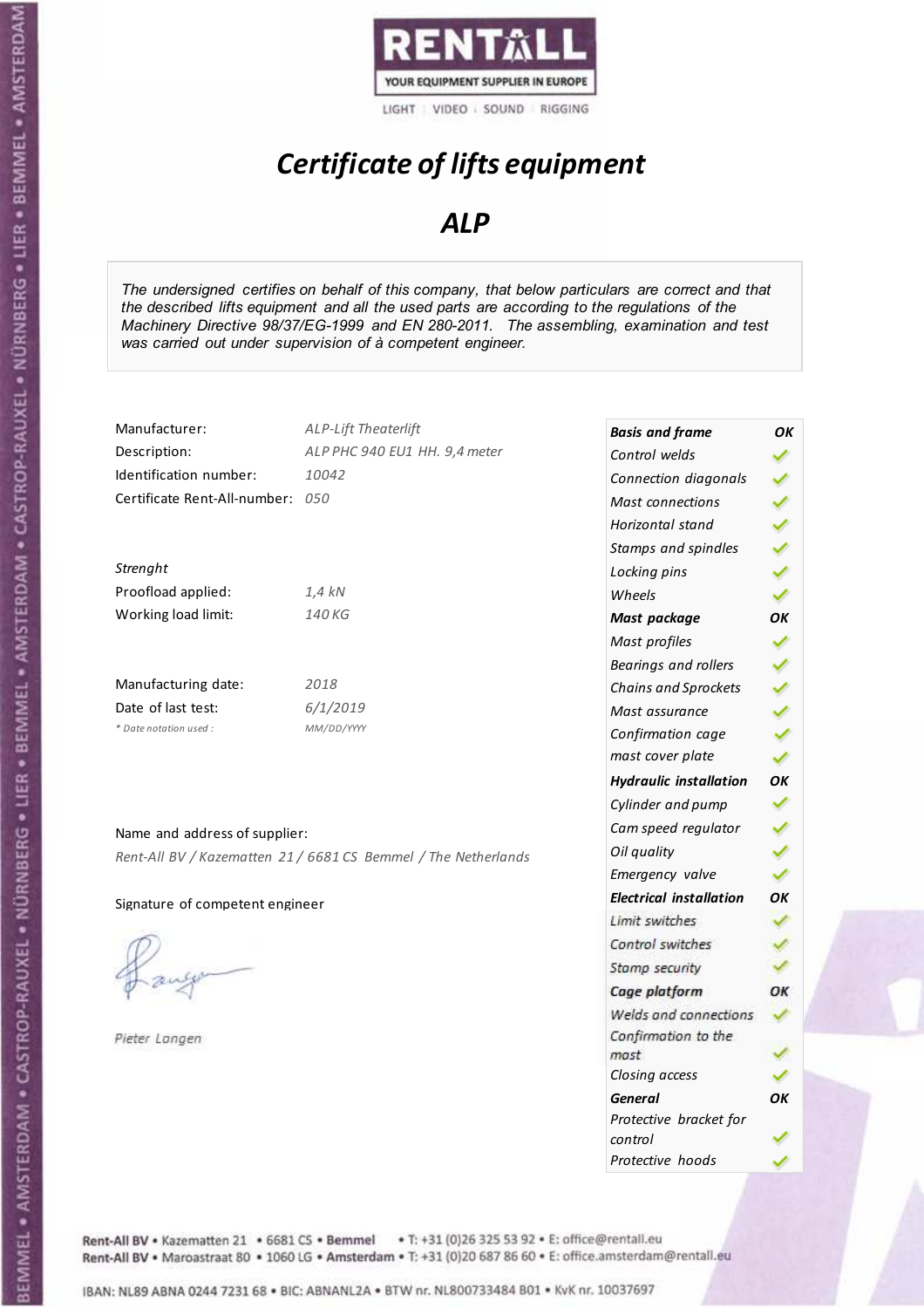

# *Certificate of lifts equipment*

### *ALP*

*The undersigned certifies on behalf of this company, that below particulars are correct and that the described lifts equipment and all the used parts are according to the regulations of the Machinery Directive 98/37/EG-1999 and EN 280-2011. The assembling, examination and test was carried out under supervision of à competent engineer.* 

| Manufacturer:                    | ALU-Lift Theaterlift                                           | <b>Basis and frame</b>            | ΟK |
|----------------------------------|----------------------------------------------------------------|-----------------------------------|----|
| Description:                     | ALP PHCI 1100 EU1 HH. 11 meter                                 | Control welds                     |    |
| Identification number:           | 9937                                                           | Connection diagonals              |    |
| Certificate Rent-All-number: 051 |                                                                | Mast connections                  |    |
|                                  |                                                                | Horizontal stand                  | ∢  |
|                                  |                                                                | Stamps and spindles               |    |
| Strenght                         |                                                                | Locking pins                      |    |
| Proofload applied:               | $1,4$ kN                                                       | Wheels                            | ✔  |
| Working load limit:              | 140 KG                                                         | Mast package                      | OK |
|                                  |                                                                | Mast profiles                     | ✓  |
|                                  |                                                                | Bearings and rollers              |    |
| Manufacturing date:              | 2016                                                           | Chains and Sprockets              |    |
| Date of last test:               | 6/1/2019                                                       | Mast assurance                    |    |
| * Date notation used:            | MM/DD/YYYY                                                     | Confirmation cage                 |    |
|                                  |                                                                | mast cover plate                  | ✔  |
|                                  |                                                                | <b>Hydraulic installation</b>     | OK |
|                                  |                                                                | Cylinder and pump                 | ✓  |
| Name and address of supplier:    |                                                                | Cam speed regulator               |    |
|                                  | Rent-All BV / Kazematten 21 / 6681 CS Bemmel / The Netherlands | Oil quality                       |    |
|                                  |                                                                | Emergency valve                   | ✓  |
| Signature of competent engineer  |                                                                | <b>Electrical installation</b>    | OK |
|                                  |                                                                | Limit switches                    |    |
|                                  |                                                                | Control switches                  |    |
|                                  |                                                                | Stamp security                    |    |
|                                  |                                                                | Cage platform                     | OK |
|                                  |                                                                | Welds and connections             |    |
| Pieter Langen                    |                                                                | Confirmation to the<br>mast       |    |
|                                  |                                                                | Closing access                    |    |
|                                  |                                                                | <b>General</b>                    | OK |
|                                  |                                                                | Protective bracket for<br>control |    |

*Protective hoods*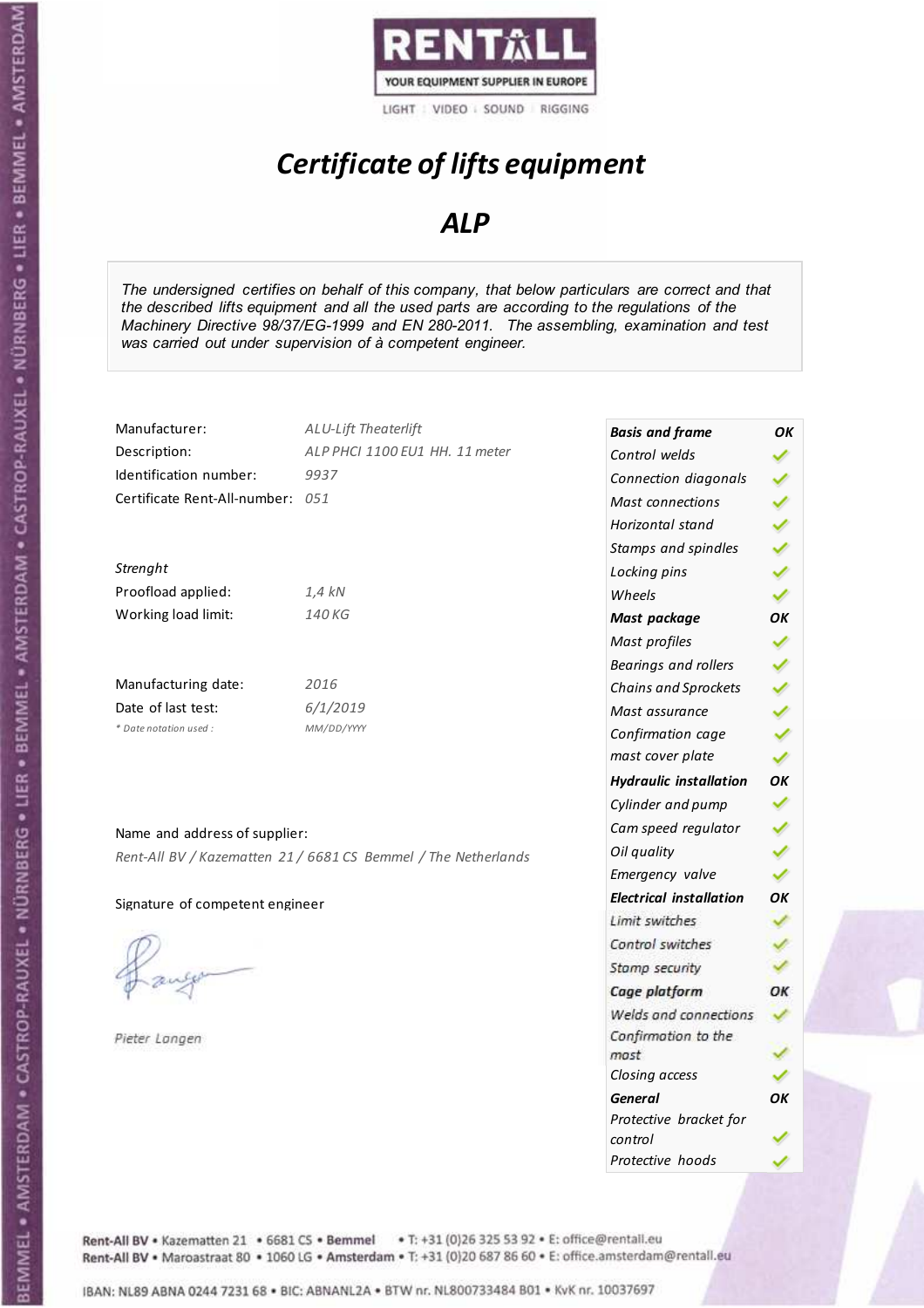

# *Certificate of lifts equipment*

### *ALP*

*The undersigned certifies on behalf of this company, that below particulars are correct and that the described lifts equipment and all the used parts are according to the regulations of the Machinery Directive 98/37/EG-1999 and EN 280-2011. The assembling, examination and test was carried out under supervision of à competent engineer.* 

| Manufacturer:                    | ALU-Lift Theaterlift                                           | <b>Basis and frame</b>         | OK |
|----------------------------------|----------------------------------------------------------------|--------------------------------|----|
| Description:                     | ALP PHCI 1100 EU1 HH. 11 meter                                 | Control welds                  |    |
| Identification number:           | 24-122077                                                      | Connection diagonals           |    |
| Certificate Rent-All-number: 052 |                                                                | <b>Mast connections</b>        |    |
|                                  |                                                                | Horizontal stand               |    |
|                                  |                                                                | Stamps and spindles            |    |
| Strenght                         |                                                                | Locking pins                   |    |
| Proofload applied:               | $1,4$ kN                                                       | Wheels                         |    |
| Working load limit:              | 140 KG                                                         | Mast package                   | OK |
|                                  |                                                                | Mast profiles                  |    |
|                                  |                                                                | Bearings and rollers           |    |
| Manufacturing date:              | 2015                                                           | Chains and Sprockets           |    |
| Date of last test:               | 12/18/2019                                                     | Mast assurance                 |    |
| * Date notation used:            | MM/DD/YYYY                                                     | Confirmation cage              |    |
|                                  |                                                                | mast cover plate               |    |
|                                  |                                                                | <b>Hydraulic installation</b>  | OK |
|                                  |                                                                | Cylinder and pump              |    |
| Name and address of supplier:    |                                                                | Cam speed regulator            |    |
|                                  | Rent-All BV / Kazematten 21 / 6681 CS Bemmel / The Netherlands | Oil quality                    |    |
|                                  |                                                                | Emergency valve                |    |
| Signature of competent engineer  |                                                                | <b>Electrical installation</b> | OK |
|                                  |                                                                | Limit switches                 |    |
|                                  |                                                                | Control switches               |    |
|                                  |                                                                | Stamp security                 |    |
|                                  |                                                                | Cage platform                  | ОК |
|                                  |                                                                | Welds and connections          |    |
| Pieter Langen                    |                                                                | Confirmation to the            |    |
|                                  |                                                                | mast                           |    |
|                                  |                                                                | Closing access                 |    |

*General OK Protective bracket for* 

*control* 

*Protective hoods*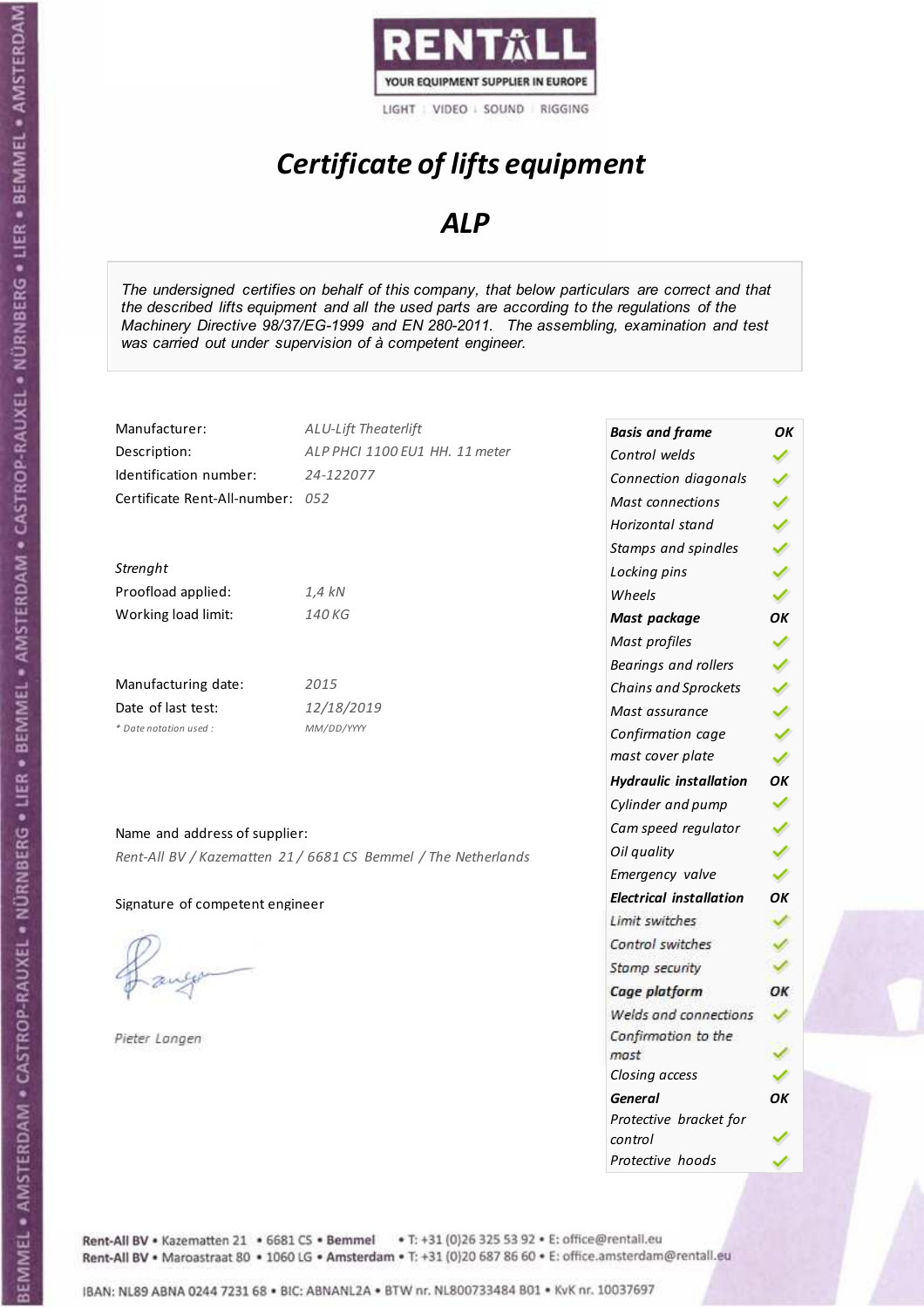

# *Certificate of lifts equipment*

### *ALP*

*The undersigned certifies on behalf of this company, that below particulars are correct and that the described lifts equipment and all the used parts are according to the regulations of the Machinery Directive 98/37/EG-1999 and EN 280-2011. The assembling, examination and test was carried out under supervision of à competent engineer.* 

| Manufacturer:                                                  | <b>ALP-Lift Theaterlift</b>    | <b>Basis and frame</b>         | OK |
|----------------------------------------------------------------|--------------------------------|--------------------------------|----|
| Description:                                                   | ALP PHCI 1100 EU1 HH. 11 meter | Control welds                  |    |
| Identification number:                                         | 24-101993                      | Connection diagonals           |    |
| Certificate Rent-All-number: 053                               |                                | <b>Mast connections</b>        |    |
|                                                                |                                | Horizontal stand               |    |
|                                                                |                                | Stamps and spindles            |    |
| Strenght                                                       |                                | Locking pins                   |    |
| Proofload applied:                                             | 1,4 kN                         | Wheels                         |    |
| Working load limit:                                            | 135 KG                         | Mast package                   | OK |
|                                                                |                                | Mast profiles                  |    |
|                                                                |                                | Bearings and rollers           |    |
| Manufacturing date:                                            | 2010                           | Chains and Sprockets           |    |
| Date of last test:                                             | 1/24/2020                      | Mast assurance                 |    |
| * Date notation used:                                          | MM/DD/YYYY                     | Confirmation cage              |    |
|                                                                |                                | mast cover plate               |    |
|                                                                |                                | <b>Hydraulic installation</b>  | OK |
|                                                                |                                | Cylinder and pump              |    |
| Name and address of supplier:                                  |                                | Cam speed regulator            |    |
| Rent-All BV / Kazematten 21 / 6681 CS Bemmel / The Netherlands |                                | Oil quality                    |    |
|                                                                |                                | Emergency valve                |    |
| Signature of competent engineer                                |                                | <b>Electrical installation</b> | OK |
|                                                                |                                | Limit switches                 |    |
|                                                                |                                | Control switches               |    |
|                                                                |                                | Stamp security                 |    |
|                                                                |                                | Cage platform                  | OK |
|                                                                |                                | Welds and connections          |    |
| Pieter Langen                                                  |                                | Confirmation to the            |    |
|                                                                |                                | mast                           |    |
|                                                                |                                | Closing access                 |    |

*General OK Protective bracket for* 

*control* 

*Protective hoods*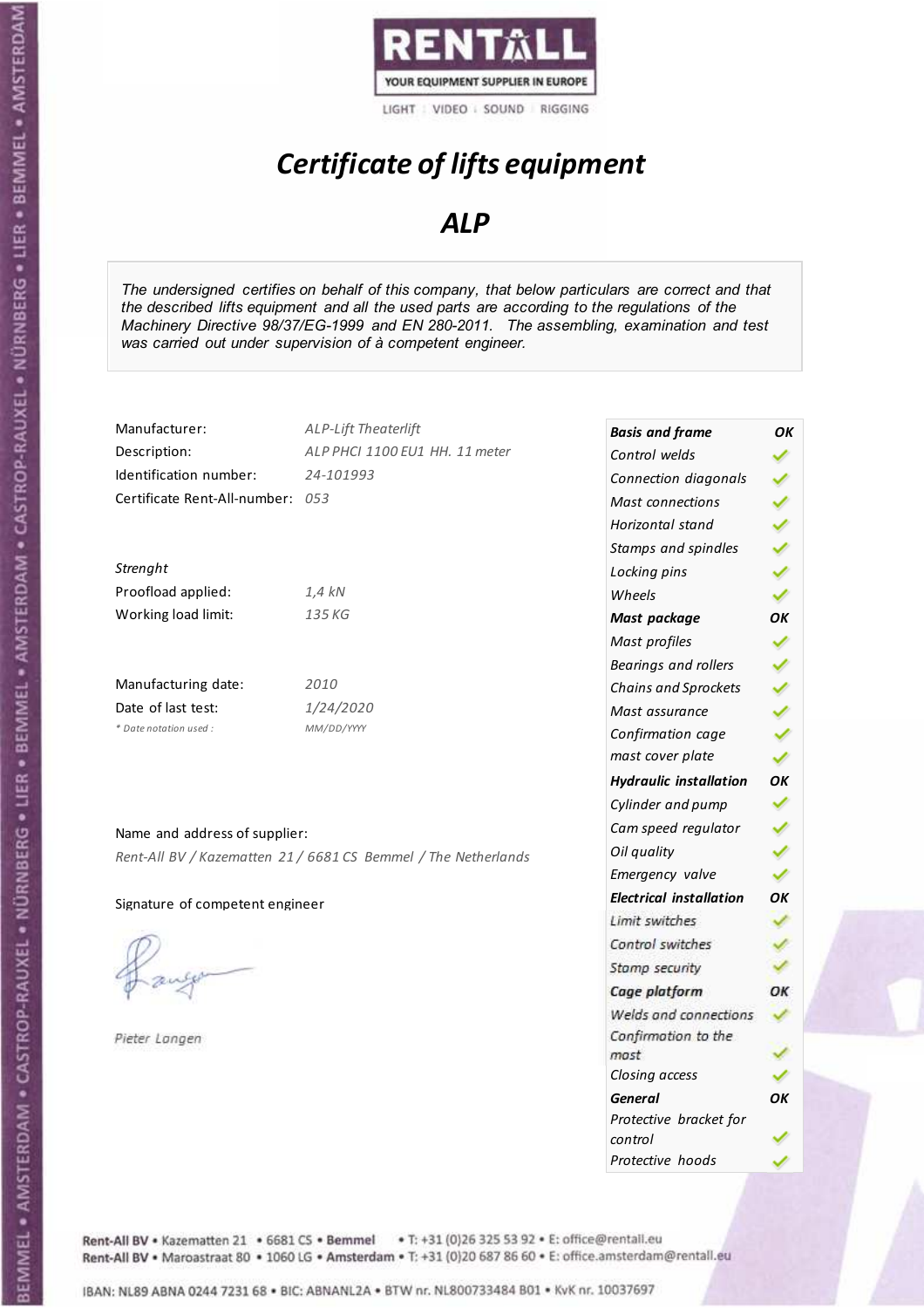

# *Certificate of lifts equipment*

### *ALP*

*The undersigned certifies on behalf of this company, that below particulars are correct and that the described lifts equipment and all the used parts are according to the regulations of the Machinery Directive 98/37/EG-1999 and EN 280-2011. The assembling, examination and test was carried out under supervision of à competent engineer.* 

| Manufacturer:                    | <b>ALP-Lift Theaterlift</b>                                    | <b>Basis and frame</b>         | OK |
|----------------------------------|----------------------------------------------------------------|--------------------------------|----|
| Description:                     | ALP PHCI 1100 EU1 HH. 11 meter                                 | Control welds                  |    |
| Identification number:           | 24-071842                                                      | Connection diagonals           |    |
| Certificate Rent-All-number: 054 |                                                                | <b>Mast connections</b>        |    |
|                                  |                                                                | Horizontal stand               |    |
|                                  |                                                                | Stamps and spindles            |    |
| Strenght                         |                                                                | Locking pins                   |    |
| Proofload applied:               | $1,4$ kN                                                       | Wheels                         |    |
| Working load limit:              | 135 KG                                                         | Mast package                   | OK |
|                                  |                                                                | Mast profiles                  | ✓  |
|                                  |                                                                | Bearings and rollers           |    |
| Manufacturing date:              | 2007                                                           | <b>Chains and Sprockets</b>    |    |
| Date of last test:               | 3/5/2020                                                       | Mast assurance                 |    |
| * Date notation used :           | MM/DD/YYYY                                                     | Confirmation cage              |    |
|                                  |                                                                | mast cover plate               |    |
|                                  |                                                                | <b>Hydraulic installation</b>  | OK |
|                                  |                                                                | Cylinder and pump              |    |
| Name and address of supplier:    |                                                                | Cam speed regulator            |    |
|                                  | Rent-All BV / Kazematten 21 / 6681 CS Bemmel / The Netherlands | Oil quality                    |    |
|                                  |                                                                | Emergency valve                |    |
| Signature of competent engineer  |                                                                | <b>Electrical installation</b> | OK |
|                                  |                                                                | Limit switches                 |    |
|                                  |                                                                | Control switches               |    |
|                                  |                                                                | Stamp security                 |    |
|                                  |                                                                | Cage platform                  | OK |
|                                  |                                                                | Welds and connections          |    |
| Pieter Langen                    |                                                                | Confirmation to the            |    |
|                                  |                                                                | mast                           |    |
|                                  |                                                                | Closing access                 |    |

*General OK Protective bracket for* 

*control* 

*Protective hoods*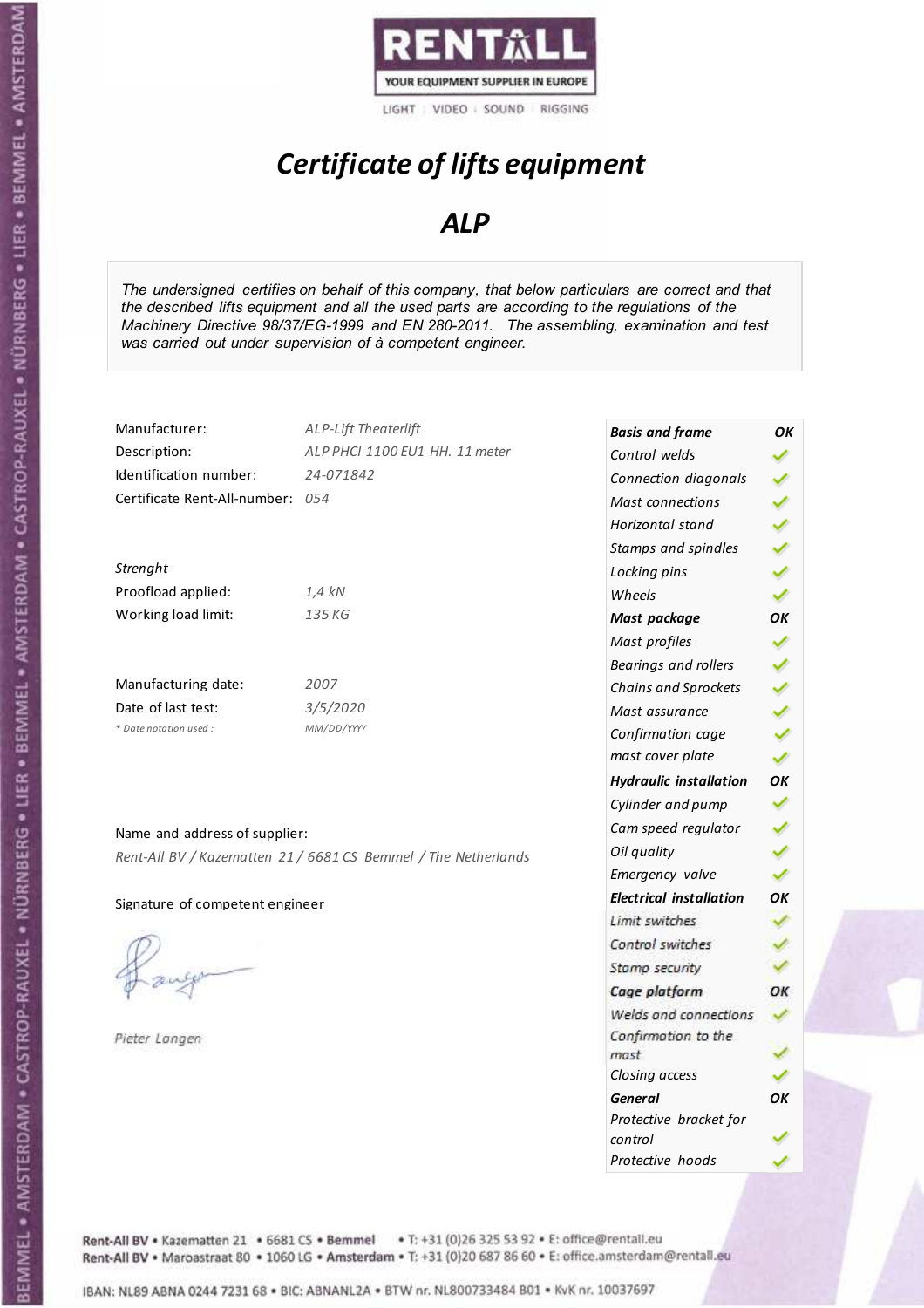

# *Certificate of lifts equipment*

### *ALP*

*The undersigned certifies on behalf of this company, that below particulars are correct and that the described lifts equipment and all the used parts are according to the regulations of the Machinery Directive 98/37/EG-1999 and EN 280-2011. The assembling, examination and test was carried out under supervision of à competent engineer.* 

| ✔                                                                                         |
|-------------------------------------------------------------------------------------------|
| ОΚ                                                                                        |
|                                                                                           |
|                                                                                           |
| ✔                                                                                         |
|                                                                                           |
|                                                                                           |
| ✔                                                                                         |
| ОК                                                                                        |
| ✓                                                                                         |
| ✔                                                                                         |
| ✓                                                                                         |
| ✓                                                                                         |
| ΟК                                                                                        |
|                                                                                           |
|                                                                                           |
|                                                                                           |
| OK                                                                                        |
| Welds and connections<br>✓                                                                |
|                                                                                           |
|                                                                                           |
|                                                                                           |
| OΚ                                                                                        |
|                                                                                           |
|                                                                                           |
| <b>Hydraulic installation</b><br><b>Electrical installation</b><br>Protective bracket for |

Rent-All BV . Kazematten 21 . 6681 CS . Bemmel . T: +31 (0)26 325 53 92 . E: office@rentall.eu Rent-All BV · Maroastraat 80 · 1060 LG · Amsterdam · T: +31 (0)20 687 86 60 · E: office.amsterdam@rentall.eu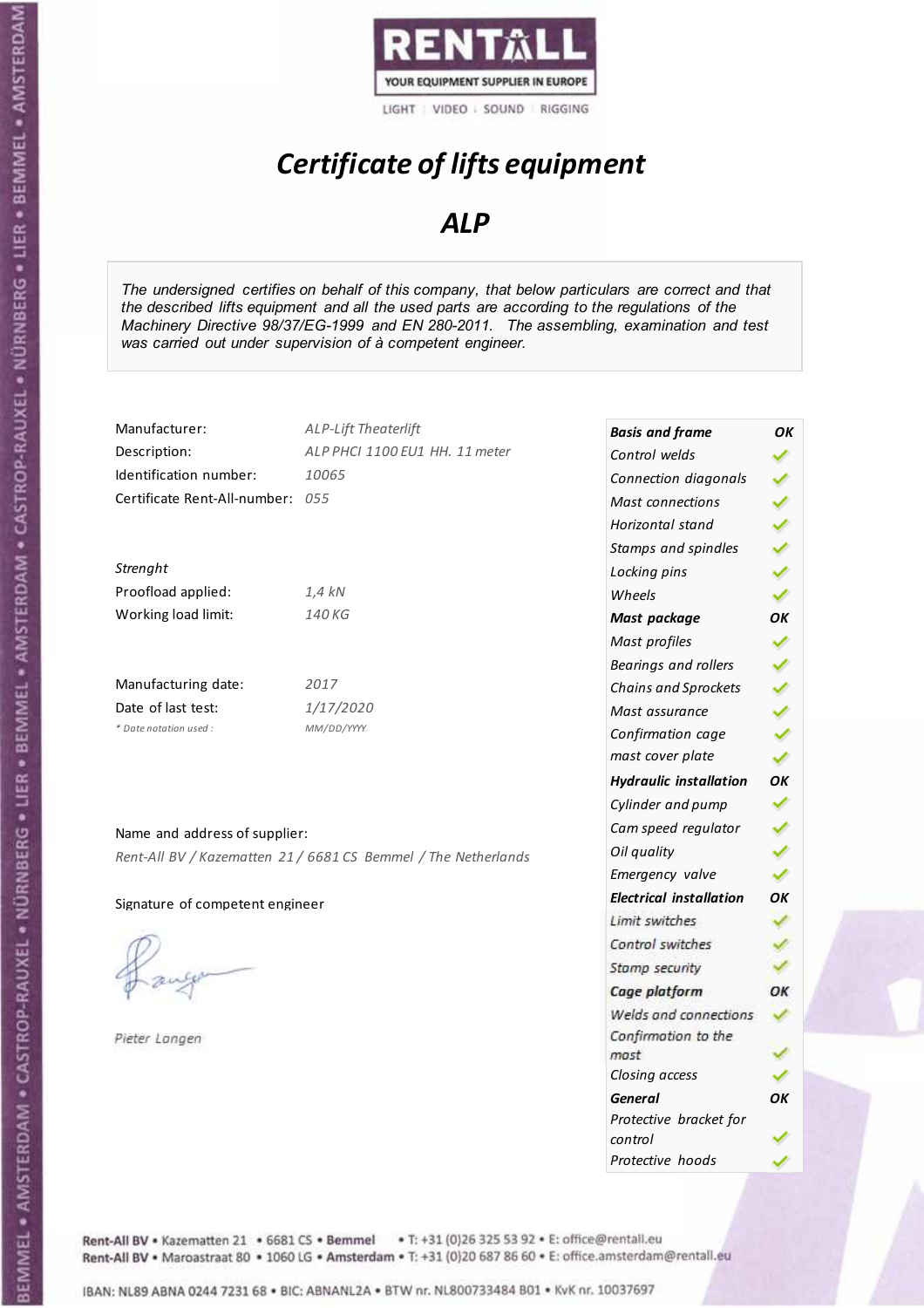

# *Certificate of lifts equipment*

### *ALP*

*The undersigned certifies on behalf of this company, that below particulars are correct and that the described lifts equipment and all the used parts are according to the regulations of the Machinery Directive 98/37/EG-1999 and EN 280-2011. The assembling, examination and test was carried out under supervision of à competent engineer.* 

| Manufacturer:                    | <b>ALP-Lift Theaterlift</b>                                    | <b>Basis and frame</b>         | OK |
|----------------------------------|----------------------------------------------------------------|--------------------------------|----|
| Description:                     | ALP PHCI 1100 EU1 HH. 11 meter                                 | Control welds                  |    |
| Identification number:           | 24-071775                                                      | Connection diagonals           |    |
| Certificate Rent-All-number: 056 |                                                                | <b>Mast connections</b>        |    |
|                                  |                                                                | Horizontal stand               |    |
|                                  |                                                                | Stamps and spindles            |    |
| Strenght                         |                                                                | Locking pins                   |    |
| Proofload applied:               | 1,4 kN                                                         | Wheels                         |    |
| Working load limit:              | 135 KG                                                         | Mast package                   | OK |
|                                  |                                                                | Mast profiles                  |    |
|                                  |                                                                | Bearings and rollers           |    |
| Manufacturing date:              | 2007                                                           | Chains and Sprockets           |    |
| Date of last test:               | 1/13/2020                                                      | Mast assurance                 |    |
| * Date notation used :           | MM/DD/YYYY                                                     | Confirmation cage              |    |
|                                  |                                                                | mast cover plate               |    |
|                                  |                                                                | <b>Hydraulic installation</b>  | ОK |
|                                  |                                                                | Cylinder and pump              |    |
| Name and address of supplier:    |                                                                | Cam speed regulator            |    |
|                                  | Rent-All BV / Kazematten 21 / 6681 CS Bemmel / The Netherlands | Oil quality                    |    |
|                                  |                                                                | Emergency valve                |    |
| Signature of competent engineer  |                                                                | <b>Electrical installation</b> | ОK |
|                                  |                                                                | Limit switches                 |    |
|                                  |                                                                | Control switches               |    |
|                                  |                                                                | Stamp security                 |    |
|                                  |                                                                | Cage platform                  | ОК |
|                                  |                                                                | Welds and connections          |    |
| Pieter Langen                    |                                                                | Confirmation to the            |    |
|                                  |                                                                | mast                           |    |
|                                  |                                                                | Closing access                 |    |
|                                  |                                                                | <b>General</b>                 | ОΚ |

*Protective bracket for* 

*Protective hoods* 

*control*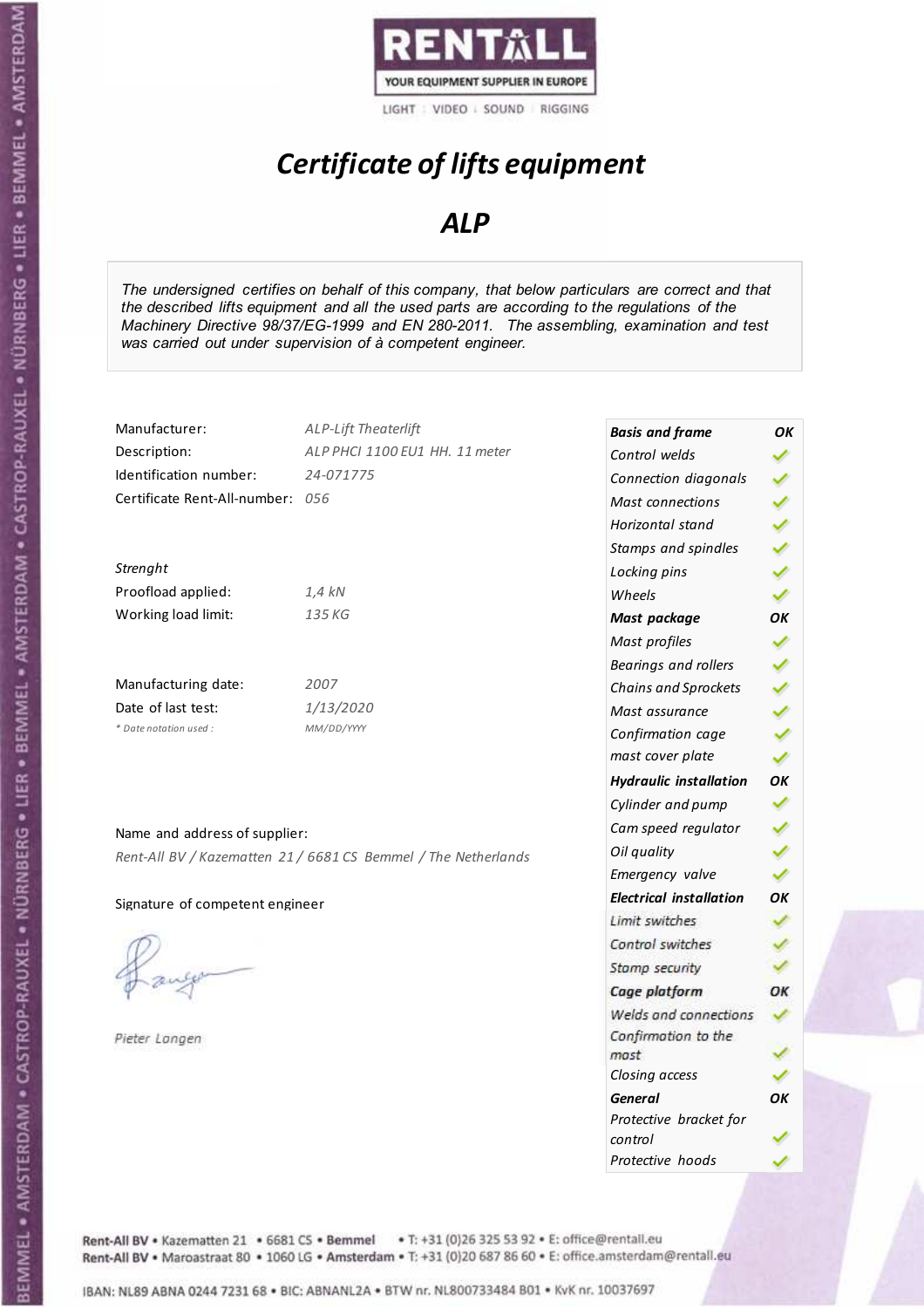

# *Certificate of lifts equipment*

### *ALP*

*The undersigned certifies on behalf of this company, that below particulars are correct and that the described lifts equipment and all the used parts are according to the regulations of the Machinery Directive 98/37/EG-1999 and EN 280-2011. The assembling, examination and test was carried out under supervision of à competent engineer.* 

| Manufacturer:                    | ALP-Lift Theaterlift                                           | <b>Basis and frame</b>            | OK |
|----------------------------------|----------------------------------------------------------------|-----------------------------------|----|
| Description:                     | ALP PHCI 1100 EU1 HH. 11 meter                                 | Control welds                     |    |
| Identification number:           | 10064                                                          | Connection diagonals              |    |
| Certificate Rent-All-number: 057 |                                                                | Mast connections                  | ✔  |
|                                  |                                                                | Horizontal stand                  | ✔  |
|                                  |                                                                | Stamps and spindles               |    |
| Strenght                         |                                                                | Locking pins                      | ✔  |
| Proofload applied:               | $1,4$ kN                                                       | Wheels                            | ✓  |
| Working load limit:              | 140 KG                                                         | Mast package                      | OK |
|                                  |                                                                | Mast profiles                     | ✔  |
|                                  |                                                                | Bearings and rollers              |    |
| Manufacturing date:              | 2017                                                           | Chains and Sprockets              | ✔  |
| Date of last test:               | 3/5/2020                                                       | Mast assurance                    | ✔  |
| * Date notation used :           | MM/DD/YYYY                                                     | Confirmation cage                 | ✔  |
|                                  |                                                                | mast cover plate                  | ✔  |
|                                  |                                                                | <b>Hydraulic installation</b>     | OK |
|                                  |                                                                | Cylinder and pump                 |    |
| Name and address of supplier:    |                                                                | Cam speed regulator               |    |
|                                  | Rent-All BV / Kazematten 21 / 6681 CS Bemmel / The Netherlands | Oil quality                       |    |
|                                  |                                                                | Emergency valve                   | ✔  |
| Signature of competent engineer  |                                                                | <b>Electrical installation</b>    | OК |
|                                  |                                                                | Limit switches                    |    |
|                                  |                                                                | Control switches                  |    |
|                                  |                                                                | Stamp security                    |    |
|                                  |                                                                | Cage platform                     | OK |
|                                  |                                                                | Welds and connections             | ✓  |
| Pieter Langen                    |                                                                | Confirmation to the               |    |
|                                  |                                                                | mast                              |    |
|                                  |                                                                | Closing access                    |    |
|                                  |                                                                | <b>General</b>                    | OK |
|                                  |                                                                | Protective bracket for<br>control |    |

*Protective hoods*